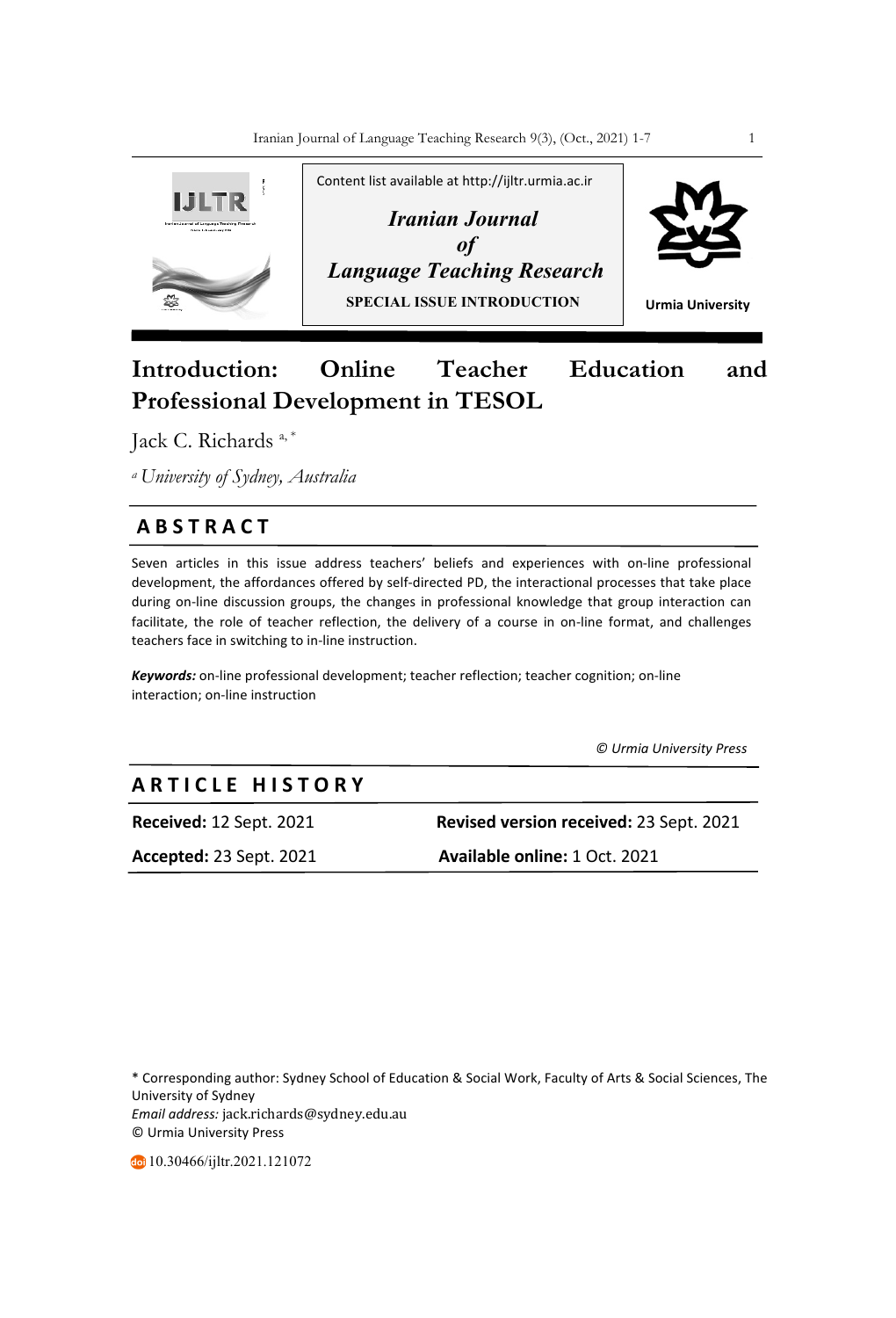### **Background**

Teacher professional development in language teaching refers to growth in teachers' understanding of the knowledge base of language teaching and second language learning, of themselves as teachers and their own teaching practices, and to both as a basis for reflection, review, and change. It can also serve to socialize teachers into the professional thinking and methods of the community of practice made up of other language teaching professionals. Professional development builds on the knowledge base and skills teachers may have acquired through experience and their initial teacher training opportunities and then develops it through a range of professional development activities. Teacher professional development (PD) can serve the needs of different stakeholders in language teaching. One is the teachers' institution, which can benefit from the increased commitment to teaching that PD can provide for teachers leading to a better institutional performance as well as a better reputation for the school. For the individual teacher it can facilitate personal career development as well as increase their sense of agency, empowerment, and autonomy. For learners, it can result in opportunities to experience more creative and relevant learning opportunities and hence lead to better learning outcomes. Professional development is thus directed toward the institution's goals and the teacher's own personal goals.

Traditional forms of teacher professional development include both formal and informal PD activities. These include attending seminars, workshops and conferences, taking a taught course to update professional knowledge and to acquire a qualification in a specific area such as language assessment, reading journal articles and professional magazines, participating in a reading group or discussion group, and participating in classroom research and action research. The current pandemic however has led to an increased interest in a use of on-line forms of professional development that are available to many teachers, such as through webinars, on-line communities, Instagram, social media, YouTube, blog, as well as on-line courses and lessons (e.g., MOOCs). The goal of this special issue of the *Iranian Journal of Language Teaching Research* was to provide accounts of different approaches to on-line professional development for language teachers, of the issues raised through on-line PD, and to obtain perspectives on good practice in on-line PD for language teachers. Thus the contributors were invited to address current issues and practices with on-line PD in TESOL teacher education. These include questions such as these:

What are the goals of teachers who take part in on-line PD?

What new knowledge and skills do teacher educators need to acquire in order to

effectively deliver on-line professional development?

What kinds of on-line PD activities do language teachers make use of?

What affordances are provided by on-line PD resources?

What are the benefits and limitations of on-line PD?

What are teachers' and learners' views of the effectiveness of these activities?

What is the nature and role of on-learning communities for EFL/ESL teachers?

How can institutions provide support for on-line PD for their teachers?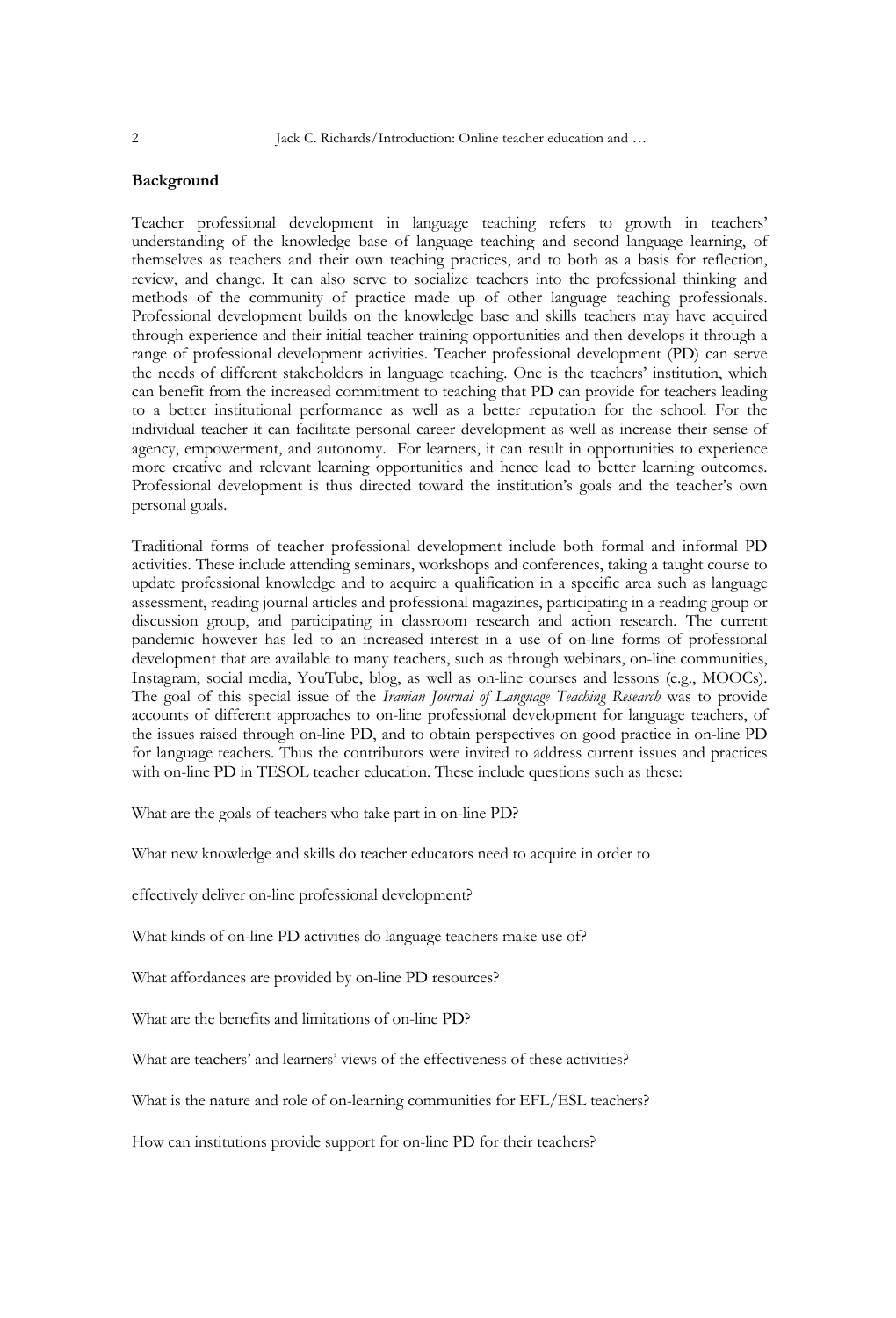The following brief overview of this issue will highlight how some of the above issues were addressed either directly or indirectly in the authors' contributions.

#### **Papers in the Special Issue**

Some of the issues above are raised in the first paper in the issue - a study by Sadeghi and Navaei - *Iranian EFL Teachers' Experiences with Online Professional Development: Perceptions and Preferences*. The paper reports on a survey of Iranian EFL teachers' beliefs and experiences with on-line PD based on a questionnaire survey of 105 teachers who teach in both public and private institutions in Iran. As with any form of PD, teachers' attitudes and experience with PD will be influenced by a variety of institutional and personal factors, including their professional education and experience, their teaching context, their perceived needs, their professional development goals, their learning style preferences, the logistics involved in participating in on-line learning, the teachers' needs and level of commitment to PD, the level of complexity of the activity and the linguistic demands it makes for participants, the type of interaction and communication involved and the level of support available to teachers for participation in PD. For example, watching a webinar on ways of motivating a classroom of teenage learners is a less cognitively demanding activity than taking part in an on-line discussion group on the application of systemic linguistics to the teaching of writing. And watching an on-line lecture on alternative assessment may be less demanding than reading a book chapter on the same topic, since during the lecture the instructor may interact with the audience to assist understanding and make use of a variety of visual and other resource to clarify meaning.

In Sadeghi and Navaei's survey, the majority of teachers reported having no experience with online PD. Those with experience of on-line PD reported a wide range of topics they had studied, such as leadership, motivation, and teaching the skills, though it is not clear how or at what level such topics was treated, the kind of participation required of the teachers, and whether there was any assessment of their on-line PD experience. Those who reported positive experience with PD commented on its potential benefit to their careers and its convenience, while for some it was an option when no other PD options were available. However, many reported limited opportunities for the uptake of what they learned from the PD. Although reflecting the limitations of questionnaire-based data the study serves as a useful backdrop from which to develop further indepth studies of on-line PD, excellent examples of which are provided in the next three papers.

Sezgin Ballıdağ and Kenan Dikilitaş' fascinating paper- *Preparatory School Teachers' Self-Directed Online Professional Development –* presents case studies of the on-line PD experiences of three English teachers in preparatory schools in Turkey (institutions that provide an intensive bridging program to prepare students for English medium instruction at university). The paper reports a qualitative study based on interview data to identify the motivations that prompted the teachers to engage in self-directed PD as well as their views of the usefulness and potential of the on-line resources they made use of. The study is grounded in motivation theory as a base for interpreting the teachers' comments and illustrates how Self-Determination Theory can be used to illustrate how learners' perception of their perceived needs, their sense of autonomy, the role of intrinsic and extrinsic motivation as well as the affirmation that comes from interacting with others in an on-line community and contributes to the teacher's choice of both short term and longer term professional development goals. Other issues that could be relevant in studies of this kind would be the notions of *agency* (the extent to which teachers can actively contribute to and manage change in their own teaching and professional development), *capital* (the potential value of a given choice, and *imagined self* (the teacher's aspirational identity as a knowledgeable language teaching professional). The teachers' experience with different on-line resources led them to favor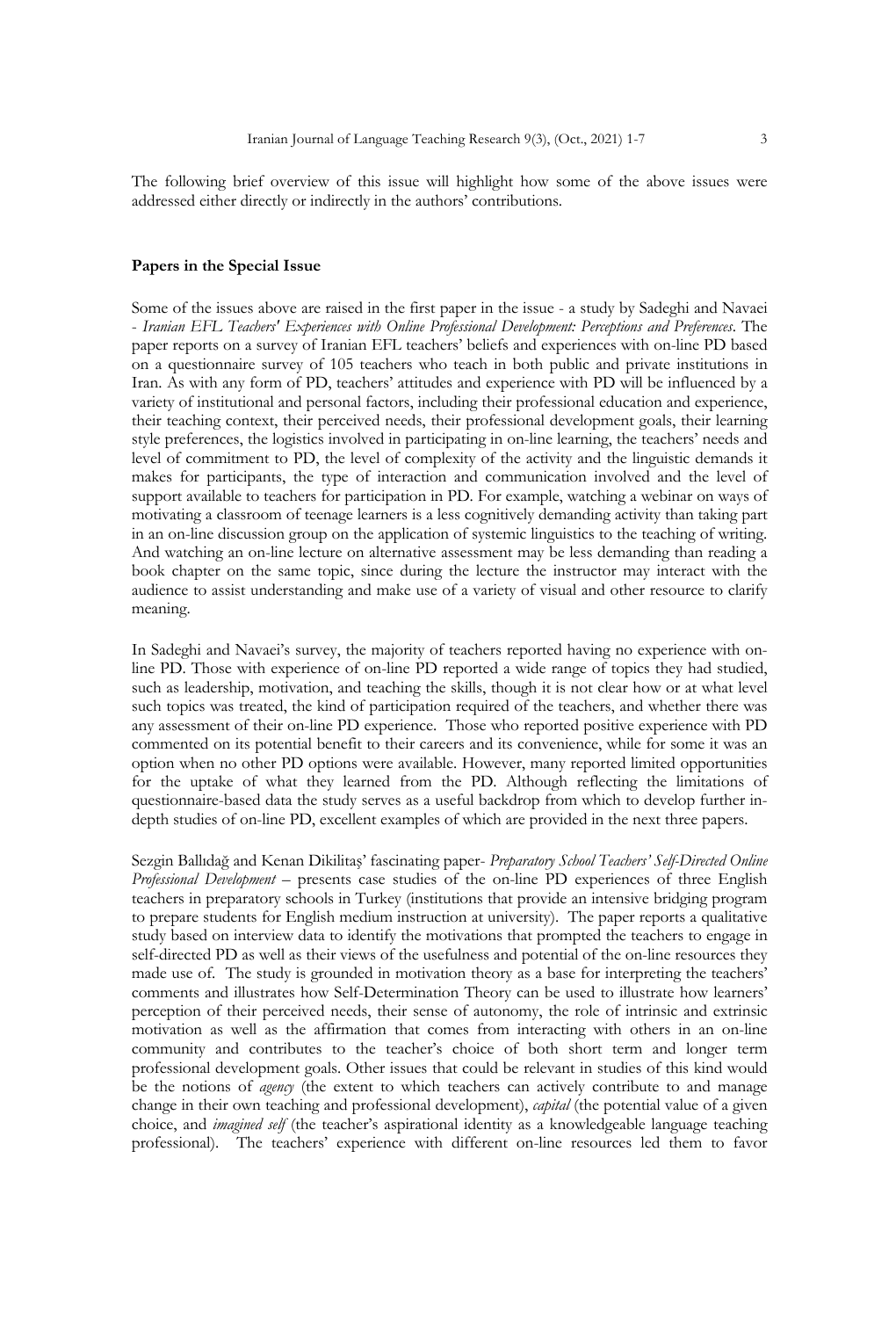Instagram, MOOCs, YouTube and websites as most useful to support their professional development goals.

The study reported by Sezgin Ballıdağ and Kenan Dikilitaş' is invaluable not only for its account of the motivations that prompt teachers to engage in self-directed on-line PD and the benefits they report from doing so, but also for the recommendations they arrive at the kinds of professional support institutions can provide for teachers who wish to engage in self-directed professional development.

Li Li's paper - *Learning Together Online: Insights into Knowledge Construction of Language Teachers in a CSCL Environment* – addresses the interactional processes that take place during an on-line discussion group. Learning through collaboration among teachers has long been a core component of teacher development programs, where teachers work in small groups both in or out of class to discuss readings, share ideas and experiences and reflect on theories and information introduced in lectures. However, the ways in which such collaboration contributes to teachers' developing understanding and beliefs about language teaching is often difficult to determine. Li however demonstrates the affordances provided through teachers' on-line discussion forums, which she studied from a data set consisting of comments posted by 13 teachers participating in a professional development program in China during which they shared their views about the role of technology in language teaching. This provided a rich written record of the teachers' ideas and provided examples of ways in which they shared information, expressed and elaborated opinions, and commented on others' contribution to the forum. Li uses the data she collected to explore the development of the teachers Technological Pedagogical Content Knowledge (TPACK). To do this Li used a sociocultural discourse analysis approach to describe the communicative processes the teachers made use of during their interactions as well as their emerging beliefs about the role of technology in language teaching. Li describes the kinds of communicative strategies the teachers most often used in articulating their beliefs and achieving a shared understanding and emphasizes the collaborative nature of their interactions as the teachers develop their understanding of concepts and ideas. Two major themes emerged from their discussions, focusing on the affordances technology offers for teachers and learners, and ways in which to make effective use of technology in language teaching. Li' study provides an important perspective on the nature of teacher learning, and particularly of the power of collaborative learning in promoting deep learning as well as the need to prepare teachers for effective strategies needed in collaborative learning through on-line participation in forums and other forms of computer mediated communication.

Nazari and Xodanabeh's paper - *Discursive Change in Second Language Teachers' Online Interactions: A Microgenetic Analysis Study* - provides a valuable complement to Li's study through focusing on the changes that come about in teachers' understanding and level of communication about a pedagogical issue during 10 weeks of participation in an on-line discussion forum. Participation in on-line teacher support groups and on-line communities can make an important contribution to teacher professional development, providing different opportunities for the development of professional knowledge from those that are available when learning is limited to communication that takes place in the course-room. In some contexts, teachers can interact with teachers in many different locations and who have different levels of knowledge and experience, and the fact that their interaction take places digitally rather than face-to-face means that different norms for interactional communication may occur, allowing for a less restrained level of communication that may characterize everyday exchanges that take place elsewhere. Hence the growing body of research such as this that now exists on the nature of teacher-to-teacher interactions which take place in on-line communities and the extent to which they facilitate professional development rather than simply providing opportunities for social interaction. The focus on Nazri and Xodabande's study was the use of mobile phones as a resource in classroom teaching, the benefits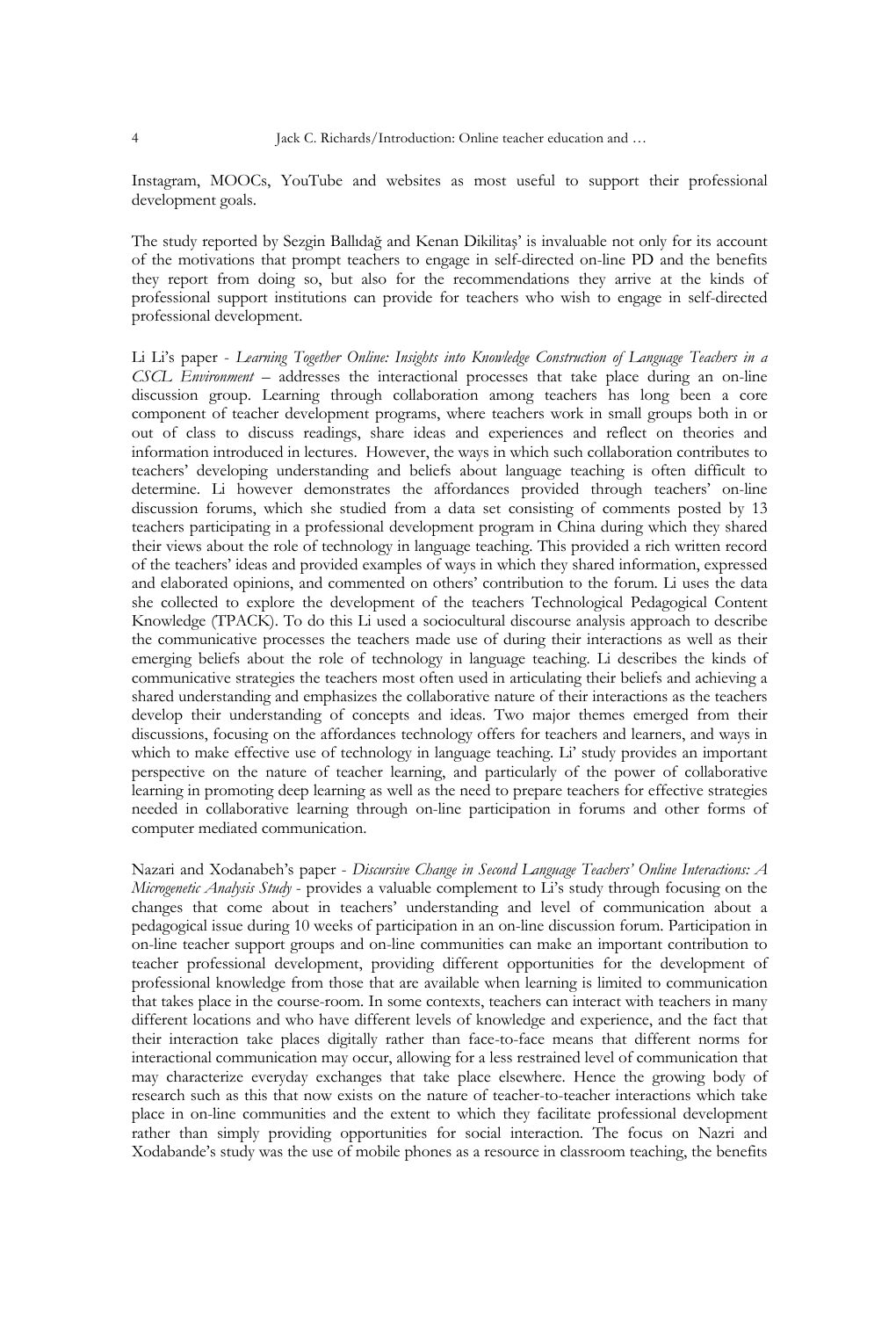and challenges associated with their use and the extent to which they can be used to support the development of different language skills.

Nazari and Xodabande's study makes use of a different model of discourse analysis from that used by Li's and is based on a category of interactions described as "conversational exchanges". These were exchanges characterized by negotiation of meanings, comparing beliefs and ideas, and elaborating and developing ideas through join discussion. At the beginning of the study the teachers differed in their experience with using mobile phones as a teaching resource and in their beliefs about the limitations and affordances they provide. As their discussions continued through the 10-week time frame, the authors trace how the participants' ideas developed both in terms of breadth and depth and also in terms of the nature of their discourse which developed in terms of the teachers' ability to express complex ideas in their discussions. Although the example is framed around belief and experiences with using mobile phones, the study really highlights how teachers' pedagogical content knowledge can be developed and extended through participation in an online community with other professionals as well as the ability to use a more sophisticated and nuanced language to communicate their understanding and beliefs.

In the next two papers the focus shifts from teacher-learners' participation in on-line PD to the teacher's experience in delivering on-line PD. Juyoung Song in her paper - *Expanding Teacher Reflection on Emotions in Online Teaching: Grappling with Teacher Identity and Student (non)Participation –* describes her reflections as a teacher educator on how her professional identity as a teacher educator was challenged through the new demands created by on-line teaching as well as the demands on-line learning created for her students. Using data from self-study of her own on-line teaching as well as accounts of her students' experiences, she describes a variety of challenges the transition to on-line teaching created for herself and for her learners. These challenges included the impact of on-line teaching and learning on the participants' emotions and on the teacher's sense of professional identity, authority and self-efficacy. Both the teacher and the learners needed to develop new ways of managing the logistical, social as well affective demands on-line teaching created for them in order to benefit from the new forms of pedagogy that emerged through the processes of course delivery. For learners this involved new strategies for participation in an on-line learning community, while for the teacher the limited opportunities for social interaction and dialogue with other teachers as well as lack of institutional support created feelings of isolation and vulnerability.

Through critical reflection on her own and her students' experiences, Song provides a powerful account of how she was able to review her understanding of her own teacher identity, review her on-line teaching methods, better understand how to accommodate her on-line teaching to the learners' experience with and approaches to on-line learning as well as articulate some of the conditions that need to be in place to provide a positive and supportive context for on-line professional development.

Marie Yeo in her paper *"Experiencing theory first-hand was delightful and informative": Bridging the Theory-Practice Gap in Online Language Assessment Training* describes how she managed a successful transition to on-line teaching with the delivery of a course she would normally have taught in the course room and the new forms of pedagogy she needed to develop in order to achieve this transition. The primary resources she made use of were "a learning management system … as a repository for materials and place for participants to post and share their forum responses, Zoom for the synchronous webinars, allowing the trainer to group participants in breakout rooms for group discussions, ….and a Whatsapp group to allow instant messaging so that participants could get immediate responses from the community, consisting of the trainer and/or classmates". Yeo describes how in teaching an online course on the nature and practices of assessment, she was able to successfully navigate the difficulties involved in on-line teaching and capitalize on the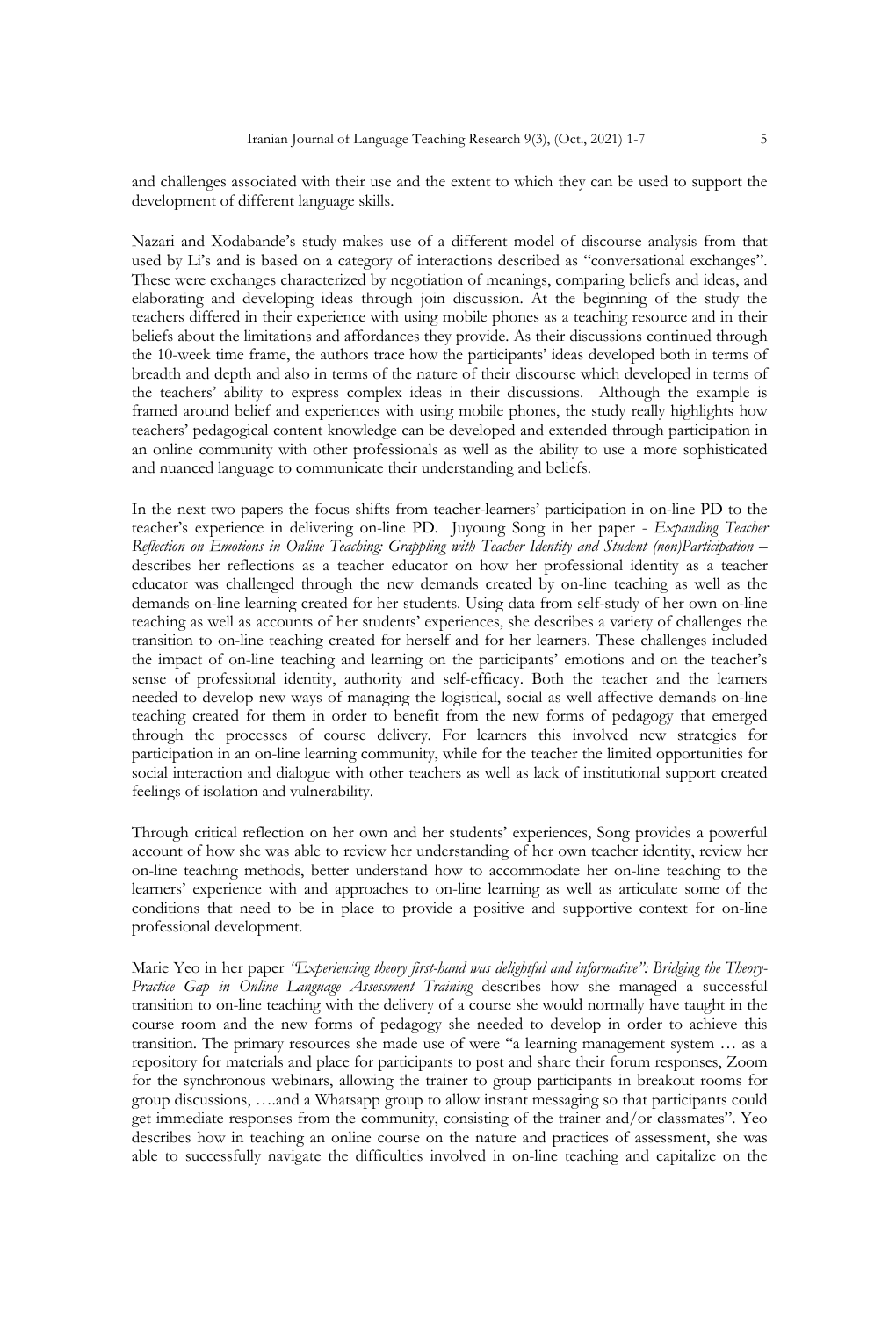opportunities provided through the technological resources available as well as experiential-based learning. The account of her on-line course suggests that the pedagogy she made used of provided course participants with learning opportunities that were equally as engaging and effective as those that would have occurred in the face-to face version of her course. She gives a convincing description of how course participants were taught the principles of assessment through taking part in (i.e. *experiencing*) learning activities that modeled core assessment concepts that were the focus of the course. Central to these processes were the concepts of *feed-forward* (applying what has been learned from feedback to a future assignment), and *assessment as learning* (using assessment feedback as a means of reflecting on the processes of learning).

A question that Yeo's study raises is how the nature and practices of assessment literacy can be provided on a much larger scale than that reported in her study, which involved 16 teachers and required extensive input to each of the participating teachers from Yeo as the lecturer. The teachers themselves were from countries that in most cases have large teacher populations totaling collectively hundreds of thousands (Cambodia, Indonesia, Lao, Malaysia, Myanmar, Philippines, Singapore, Thailand Vietnam). Traditionally in situations such as these the cascade model of professional development is used in order to ensure that educational innovations are implemented at the local level: key teachers are trained in the principles and practices of the innovation, who then return to train teachers in their own schools. As Yeo's paper demonstrates, on-line instruction can be pedagogically effective. A challenge would be to use it as resource, perhaps through the use of Massive Open Online Courses (MOOCs) and as part of a cascade approach to professional development enabling pedagogical innovations such as assessment literacy to be introduced to much larger numbers of teachers.

In the final paper by Thomas Farrell - *"COVID-19 Challenged Me to Re-Create My Teaching Entirely": Adaptation Challenges of Four Novice EFL Teachers of Moving from 'Face-to-Face' To 'Face-to-Screen' Teaching –* although the focus is on the delivery of on-line language teaching rather than on-line professional development, it illustrates issues that arise when teachers are required to change their mode of instruction. Hence it opens up the issue of how teacher preparation courses may need to be re-examined in terms of how well they prepare future teachers on-line rather than classroombased language teaching. The study describes the experiences of four language teachers in Costa Rica during which the challenges posed by traditional teaching contexts were replaced by a new and unfamiliar set of challenges. Farrell's paper presents a sobering account of the realities faced by language teachers in many parts of the world who teach in private language institutes. These typically operate primarily as businesses alongside their functions as language teaching organizations. Their success depends on maintaining or expanding their student numbers. Many provide little in the way of professional development opportunities for their teachers, whose salaries and contracts may be based on the success which their students perform well on institutional tests and who re-register for further courses at the end of each semester. Teachers who teach in such institutes seek to make their classes as engaging and supportive as possible and aim to receive positive student evaluations. The class climate is typically positive and friendly and provides emotional support for the learners' learning efforts. For students, learning is both a social as well as individual activity and there is often a mutually supportive atmosphere among students.

Based on a series of interviews with the teachers as well as video recordings of their lessons, Farrell's study provides a description of how the change to on-line teaching has a largely negative influence on teachers' and learners' experience of teaching. There is no longer an opportunity for the class to function as a social group. With a switch to on-line teaching, much of the emotional and social support for learning disappears. There is no longer a class of learners as such. Learners are studying remotely in front of their laptops while the teacher's presence is primarily via zoom. The textbook can no longer function as a source of pair and group-based activities and requires considerable adaptation and supplementation; activities take more time to accomplish and can